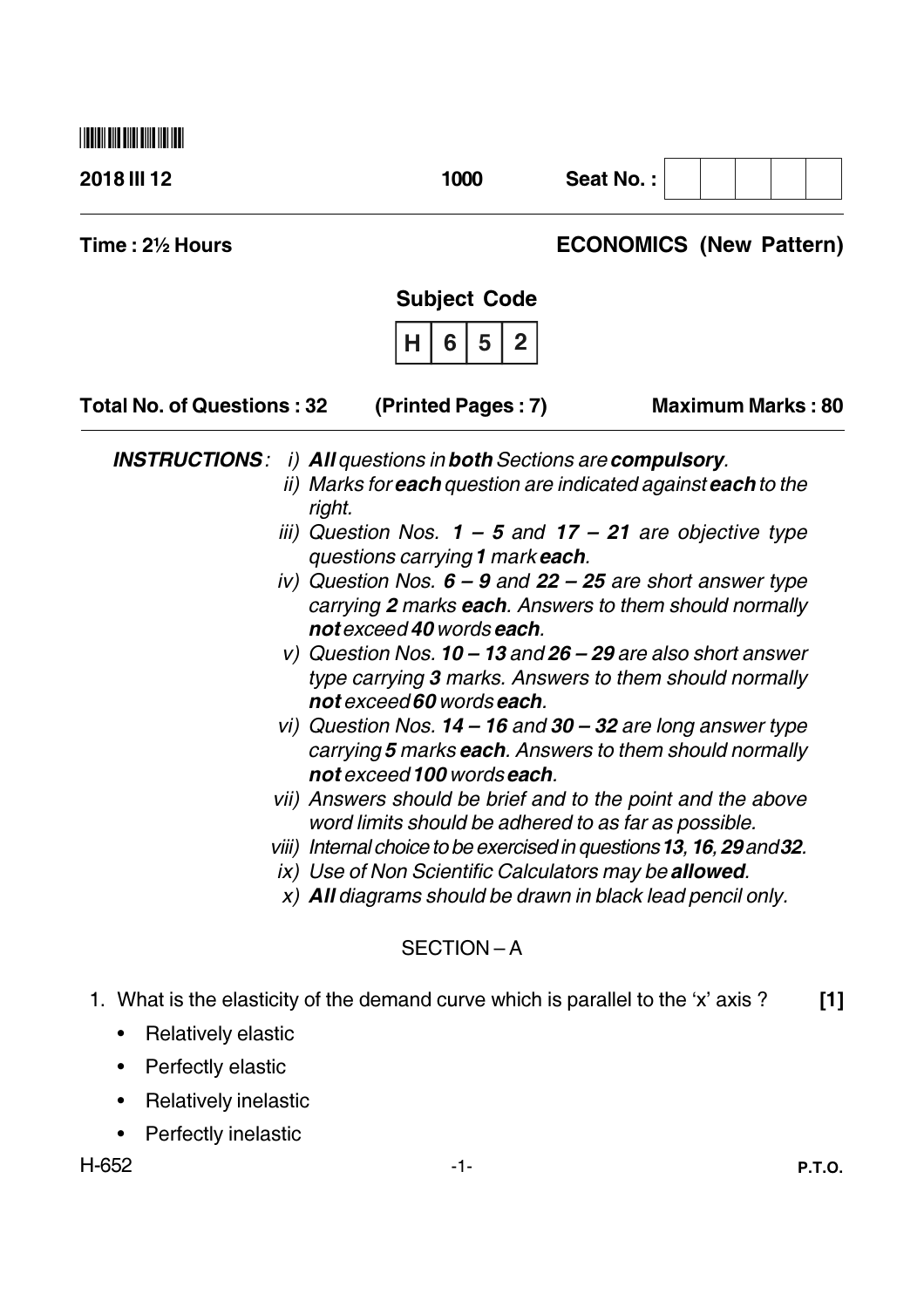#### **THEIR RIE BILL BILL THE HELL**

- 2. What is the functional relationship between physical input and physical output of  $[1]$ a commodity known as ?
	- **Physical function**  $\bullet$
	- Consumption function
	- Input function
	- Production function
- 3. Sapna answers an interview in a school for two jobs, a teacher (salary  $-\overline{\xi}$  20,000) and a clerk (salary  $-\overline{\xi}$  15,000). If she chooses the job of a teacher. What will be her opportunity cost?  $[1]$ 
	- ₹20,000
	- ₹10,000
	- ₹15,000
	- ₹5,000
- 4. In India Tatasky and Dish TV are examples of
	- Complementary goods
	- Substitute goods
	- Inferior goods
	- Giffen goods
- 5. What is the relationship between the price of a commodity and the supply of that commodity?  $[1]$ 
	- Positive
	- Inverse
	- Indirect
	- Negative  $\bullet$
- 6. Explain increase in supply with the help of a neat labelled diagram.  $[2]$
- 7. Sohan's income is  $\bar{\tau}$  100. The price of a Samosa is  $\bar{\tau}$  10 and the price of a packet of biscuits is ₹30. Make a list of four combinations of Samosas and biscuit packets which he can buy spending his entire income on both these goods.  $[2]$

H-652

 $[1]$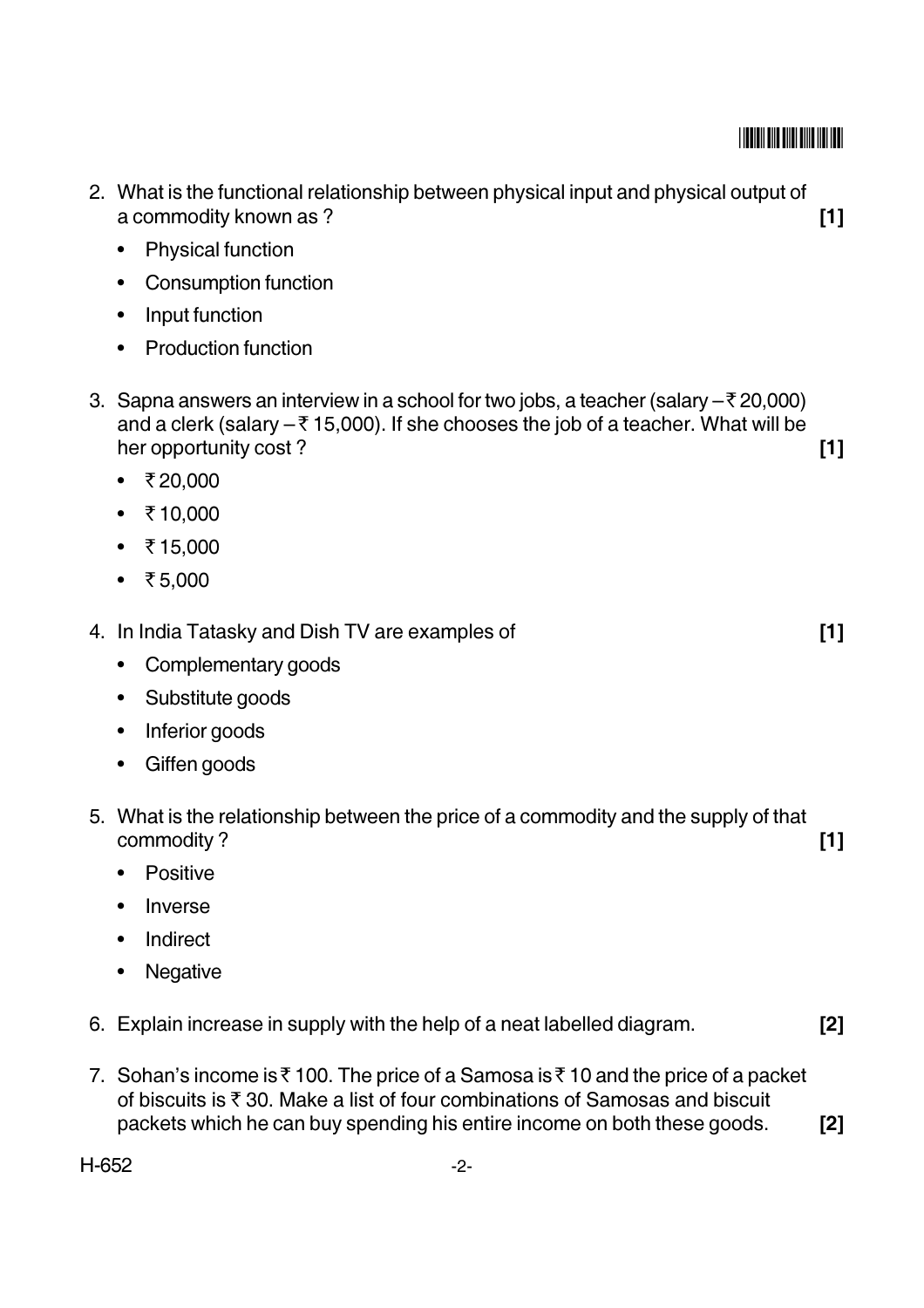#### **THE REAL PROPERTY OF A REAL PROPERTY**

- 8. Draw two neat labelled diagrams to show the type of elasticity of demand for the  $[2]$ following products:
	- a) A gas cylinder, which, is a necessity to households.
	- b) A potato chips brand, which has many substitutes in the market.
- 9. From the schedule given below, answer the following questions:
	- a) Why is  $\overline{\xi}$  5 not the equilibrium price ?
	- b) Why is  $\overline{\xi}$  3 the equilibrium price ?

| <b>Price</b> | <b>Quantity demanded</b><br>(units) | <b>Quantity supplied</b><br>(units) |
|--------------|-------------------------------------|-------------------------------------|
|              | 50                                  | 10                                  |
| 2            | 40                                  | 20                                  |
| 3            | 30                                  | 30                                  |
|              | 20                                  | 40                                  |
| 5            | 10                                  | 50                                  |

10. Calculate elasticity of demand using percentage method with the help of the following data:

| Price $($ ₹) | <b>Quantity demanded (units)</b> |  |  |
|--------------|----------------------------------|--|--|
| 10           | 250                              |  |  |
| 12.          | 200                              |  |  |

11. Complete the following table and rewrite the same.

| <b>Price</b>   | <b>Quantity supplied in units</b> |          |          | <b>Market</b> |
|----------------|-----------------------------------|----------|----------|---------------|
| (₹)            | Firm 'A'                          | Firm 'B' | Firm 'C' | <b>Supply</b> |
|                | 25                                |          | 50       | 100           |
| $\overline{2}$ | 80                                | 20       |          | 250           |
| 3              |                                   | 60       | 70       | 350           |
| 4              | 90                                | 100      | 145      |               |
| 5              |                                   | 100      | 400      | 600           |
| 6              |                                   | 250      |          | 1000          |

 $[2]$ 

 $[3]$ 

 $[3]$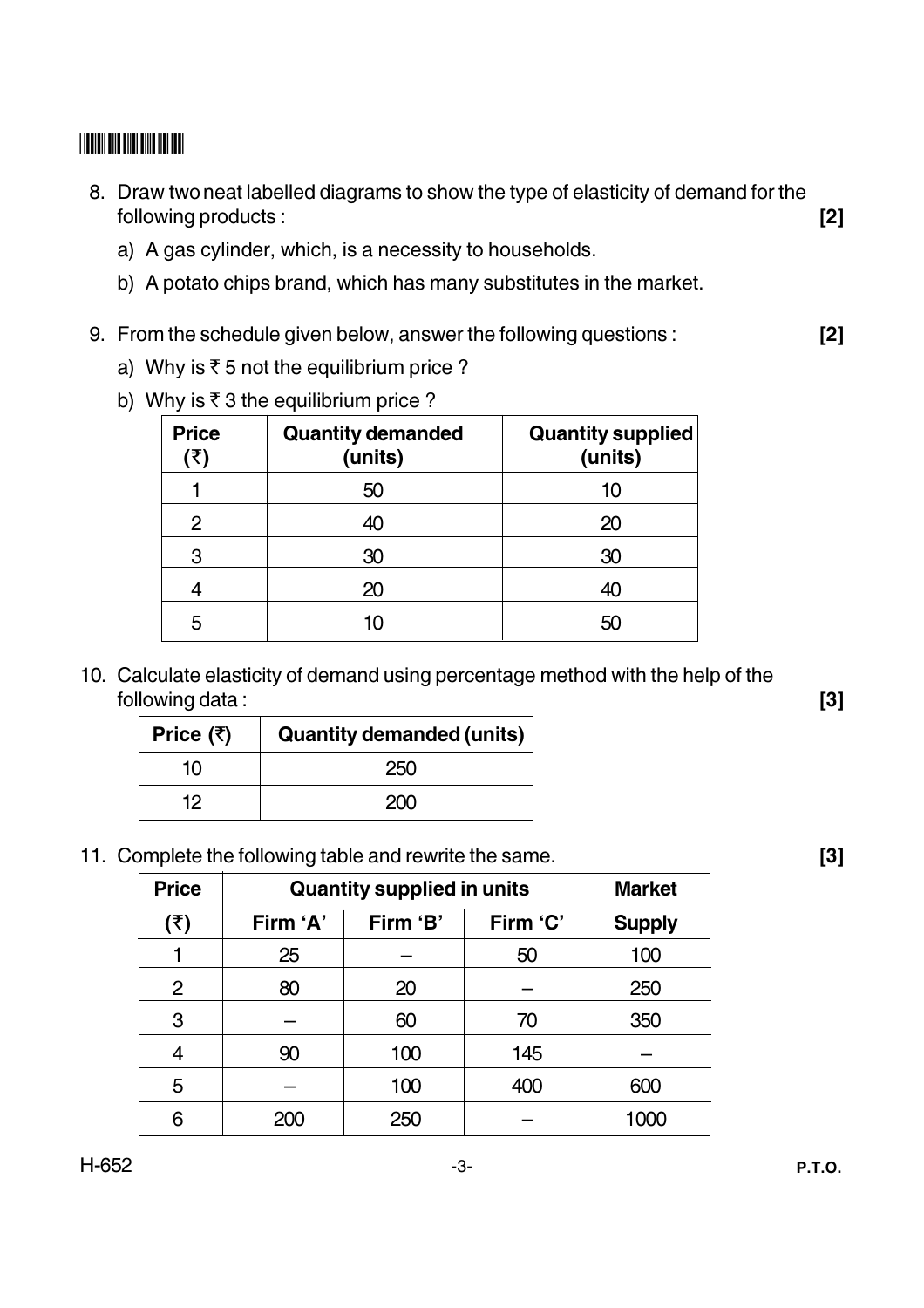| 12. Draw neat labelled diagrams to show the change in equilibrium price due to the<br>following:                | $[3]$ |
|-----------------------------------------------------------------------------------------------------------------|-------|
| a) Demand increases, supply remains constant                                                                    |       |
| b) Supply decreases, demand remains constant                                                                    |       |
| c) Demand decreases, supply remains constant.                                                                   |       |
| 13. What is meant by the following?                                                                             | $[3]$ |
| a) Total Product                                                                                                |       |
| b) Average Product                                                                                              |       |
| c) Marginal Product.                                                                                            |       |
| OR                                                                                                              |       |
| What is meant by the following?                                                                                 |       |
| a) Total Revenue                                                                                                |       |
| b) Average Revenue                                                                                              |       |
| c) Marginal Revenue.                                                                                            |       |
| 14. Explain the Law of Diminishing Marginal Utility with the help of a schedule and a<br>neat labelled diagram. | $[5]$ |
| 15. Explain any five determinants of demand.                                                                    | $[5]$ |
| 16. Explain any five features of perfect competition.                                                           | $[5]$ |
| <b>OR</b>                                                                                                       |       |
| Explain any five features of monopoly.                                                                          |       |
| SECTION-B                                                                                                       |       |
| 17. Which of the following items is included in the calculation of National Income<br>using the income method?  | $[1]$ |
| <b>Donations</b><br>٠                                                                                           |       |
| Old age pensions                                                                                                |       |

- Commission earned by brokers
- Scholarships

H-652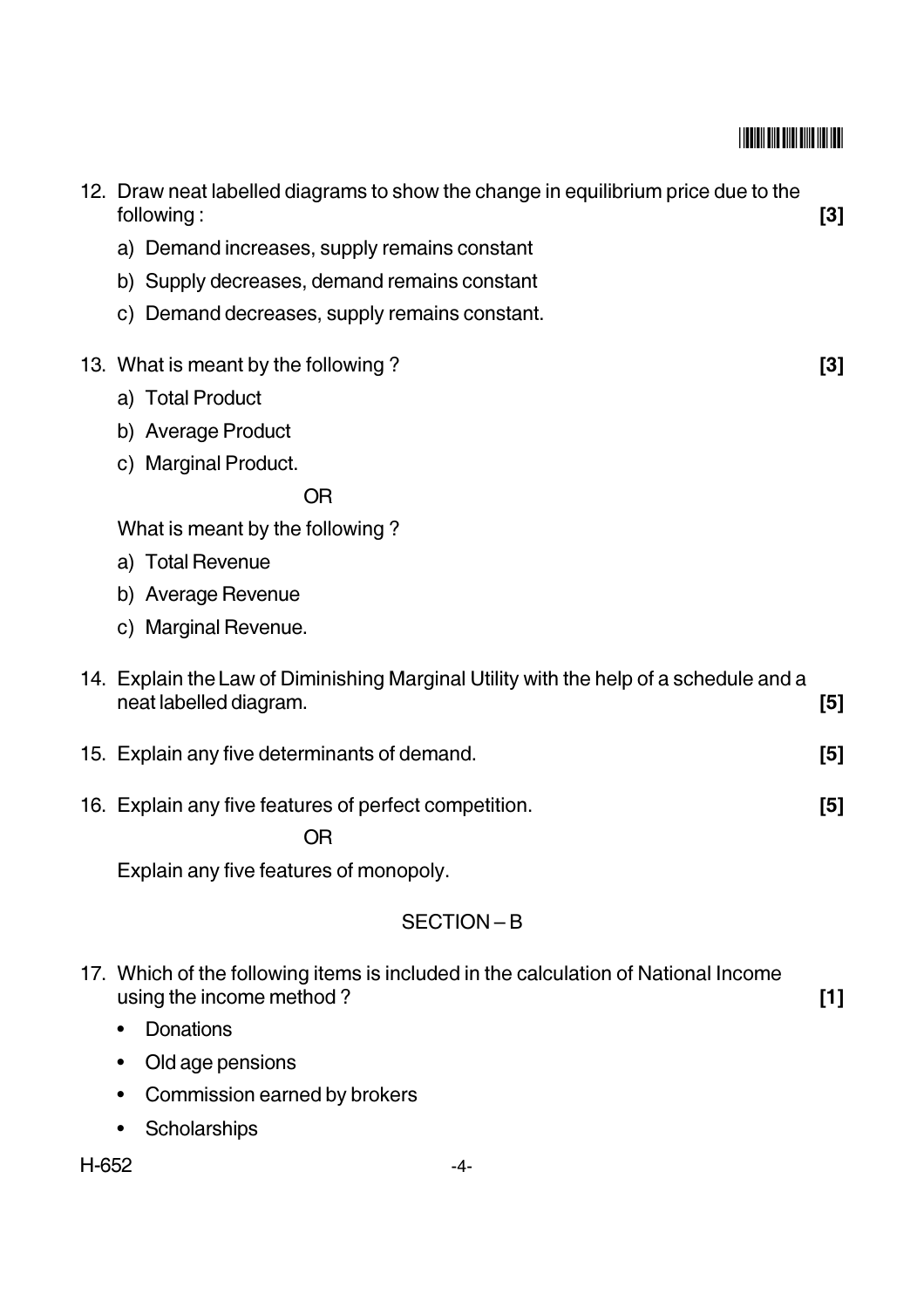| 18. If the multiplier is 2 and the change in income is ₹40 crores. What is the change<br>in investment?                   | $[1]$ |
|---------------------------------------------------------------------------------------------------------------------------|-------|
| ₹10 crores<br>$\bullet$                                                                                                   |       |
| ₹20 crores                                                                                                                |       |
| ₹30 crores                                                                                                                |       |
| ₹40 crores                                                                                                                |       |
| 19. What is the minimum percentage of a bank's total deposits required to be kept<br>with the Reserve Bank of India?      | $[1]$ |
| <b>Bank Rate</b><br>$\bullet$                                                                                             |       |
| <b>Open Market Operations</b><br>٠                                                                                        |       |
| <b>Statutory Liquidity Ratio</b><br>٠                                                                                     |       |
| <b>Cash Reserve Ratio</b>                                                                                                 |       |
| 20. Which of the following deposits is a non-chequeable deposit?                                                          | [1]   |
| Time deposit<br>$\bullet$                                                                                                 |       |
| Savings deposit<br>$\bullet$                                                                                              |       |
| Recurring deposit<br>٠                                                                                                    |       |
| <b>Current deposit</b>                                                                                                    |       |
| 21. Which system of exchange rate allows very small adjustments of less than 1%<br>to be made between any two currencies? | $[1]$ |
| <b>Wider band</b><br>$\bullet$                                                                                            |       |
| Crawling peg                                                                                                              |       |
| Dirty floating                                                                                                            |       |
| <b>Managed floating</b>                                                                                                   |       |
|                                                                                                                           |       |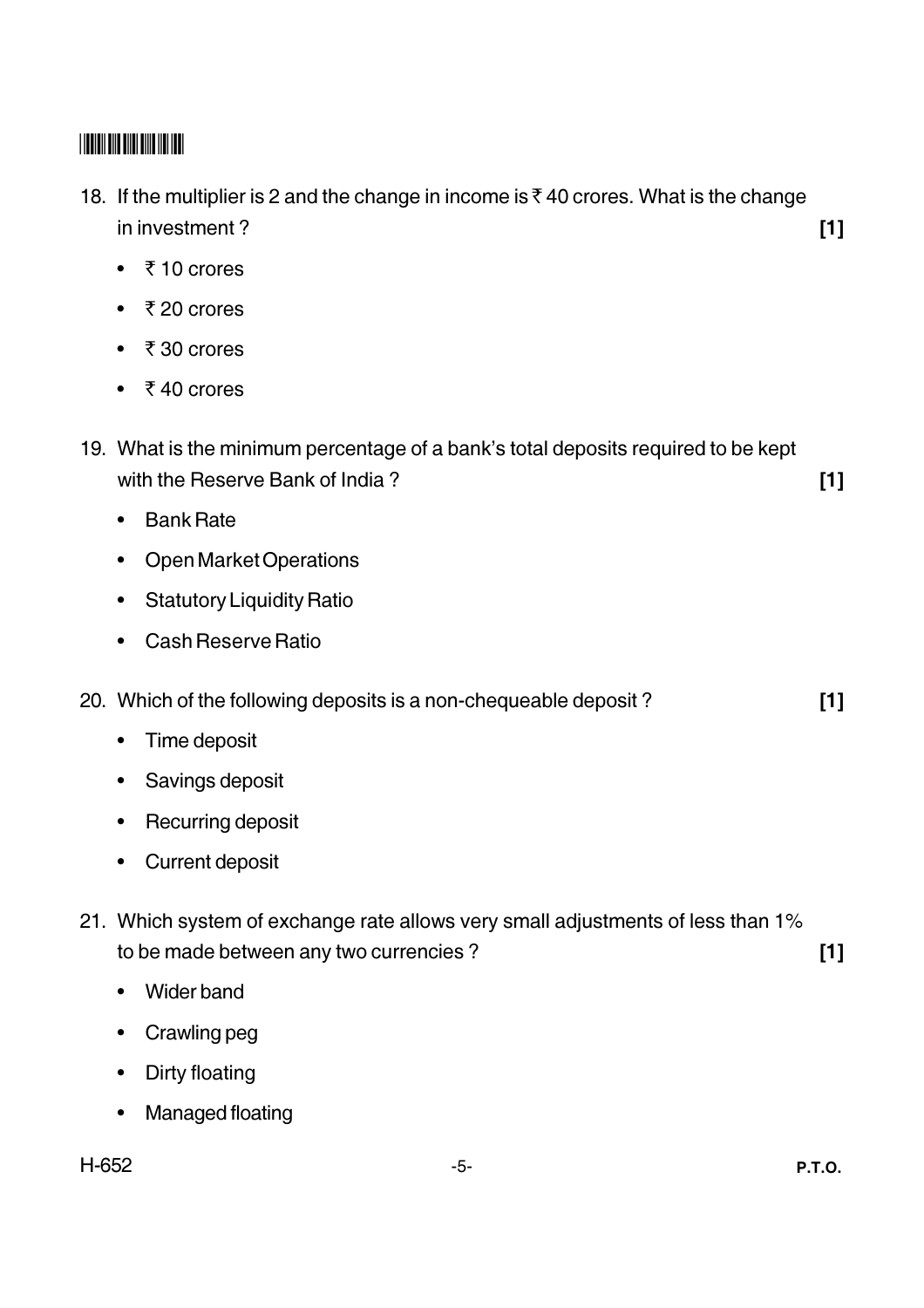| <b>Producer</b>      | <b>Intermediate</b>     | Value of     |
|----------------------|-------------------------|--------------|
|                      | consumption $(\bar{x})$ | Output $(3)$ |
| <b>Cotton farmer</b> |                         | 5,000        |
| <b>Textile firm</b>  | 5,000                   | 8,000        |
| <b>Garment firm</b>  | 8,000                   | 10,000       |
| Showroom             | 10,000                  | 15,000       |

22. Calculate the value added by each producer on the basis of the following data: [2]

|     | Showroom                                    | 10,000                                                                            | 15,000 |       |
|-----|---------------------------------------------|-----------------------------------------------------------------------------------|--------|-------|
|     |                                             | 23. Explain the following types of public expenditure in India                    |        | $[2]$ |
|     | a) Development Expenditure.                 |                                                                                   |        |       |
|     | b) Non-plan Expenditure.                    |                                                                                   |        |       |
|     |                                             |                                                                                   |        |       |
|     | <b>Expenditure and Capital Expenditure:</b> | 24. Classify the following expenditures of the Central Government into Revenue    |        | [2]   |
|     | a) Purchase of naval vessels                |                                                                                   |        |       |
|     | b) Loans given to Nepal                     |                                                                                   |        |       |
|     | c) Flood relief aid                         |                                                                                   |        |       |
|     |                                             | d) Construction of a nuclear power plant                                          |        |       |
|     |                                             |                                                                                   |        |       |
|     | following?                                  | 25. When the US dollar appreciates from ₹60 to ₹65 what will be the impact on the |        | [2]   |
|     |                                             | a) India's exports to the rest of the world.                                      |        |       |
|     |                                             | b) India's imports from rest of the world.                                        |        |       |
|     |                                             |                                                                                   |        |       |
|     | 26. What is meant by the following?         |                                                                                   |        | $[3]$ |
|     | a) Private consumption expenditure          |                                                                                   |        |       |
|     | b) Marginal propensity to save              |                                                                                   |        |       |
|     | c) Aggregate supply.                        |                                                                                   |        |       |
| 27. | diagram.                                    | Explain the consumption function with the help of a schedule and a neat labelled  |        | [3]   |